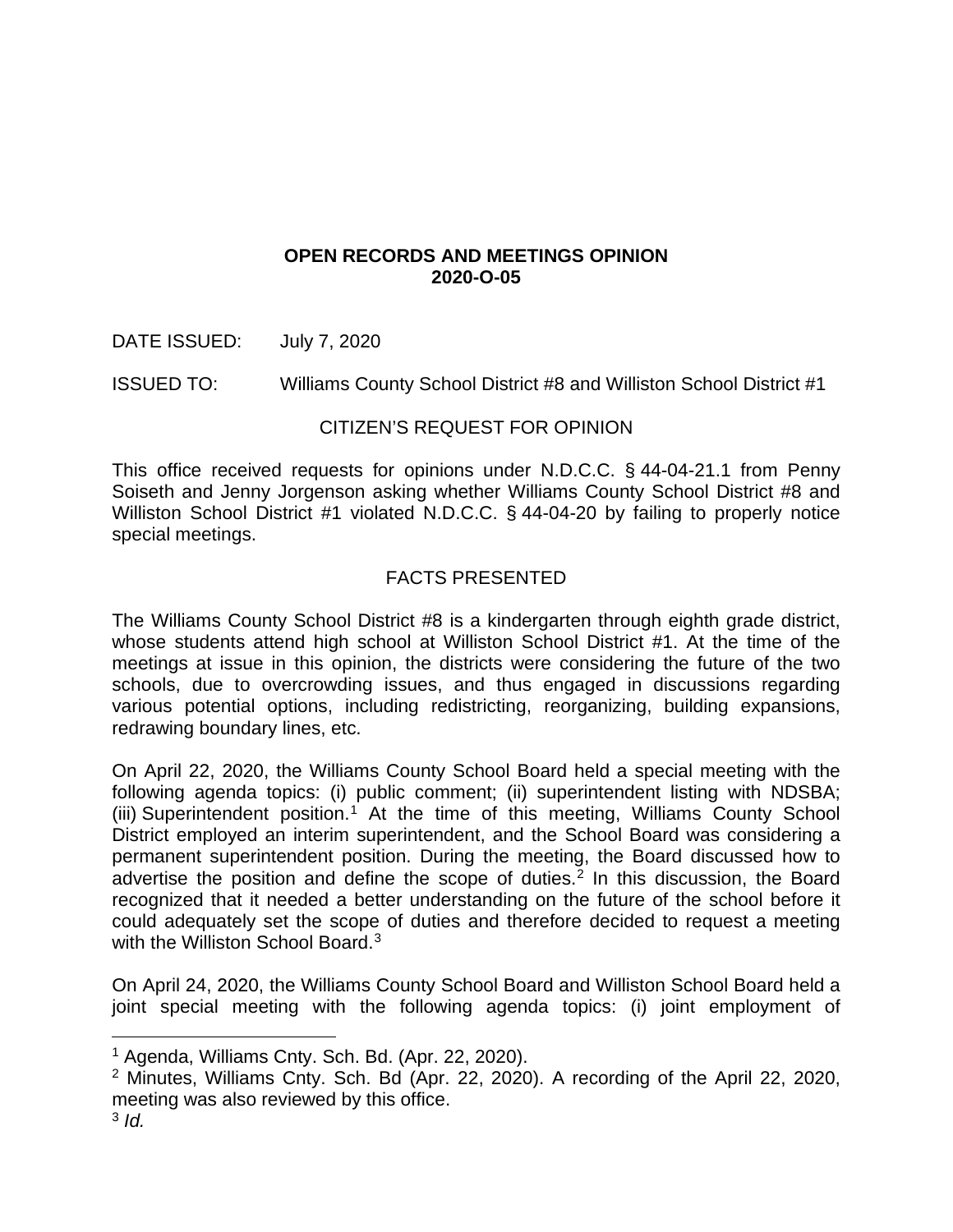#### OPEN RECORDS AND MEETINGS OPINION 2020-O-05 July 7, 2020 Page 2

Superintendent for District 1 and District 8 discussion; (ii) County commission decision to postpone joint funding project; (iii) WHS enrollment of outside district residents for 2020-2021 school year.[4](#page-1-0)

#### **ISSUE**

Whether the Williams County School Board and Williston School Board properly noticed special meetings.

### ANALYSIS

Notice of School Board meetings must be posted in substantial compliance with N.D.C.C. § 44-04-20, which requires an agenda listing the date, time, and location of the meeting, a list of topics to be discussed, and any executive session.<sup>[5](#page-1-1)</sup> "The purpose of an agenda is to provide sufficient 'information to interested members of the public concerning the governing body's anticipated business in order that they may attend the meeting or take whatever other action they deem appropriate.'"[6](#page-1-2) However, once a topic is clearly identified, the notice does not need to include a detailed itemization of every potential statement or position of the members of the governing body.[7](#page-1-3) To do so would be infeasible and speculative.<sup>[8](#page-1-4)</sup>

Because special or emergency meetings may be called on very short notice, the topics that may be considered at such meetings are limited to those specifically listed in the notice.[9](#page-1-5) A recent opinion issued by this office recognized that statements made by a governing body that relate and are within the scope of a topic listed on a special meeting notice do not violate open meetings law.[10](#page-1-6)

Recordings of the April 22 and April 24, 2020, special meetings were reviewed by this office.

<span id="page-1-4"></span><sup>8</sup> N.D.A.G. 2020-O-04.

<span id="page-1-0"></span><sup>4</sup> Agenda, Williams Cnty. Sch. Bd. and Williston Sch. Bd. (Apr. 24, 2020).

<span id="page-1-1"></span> $5$  N.D.C.C. § 44-04-20(1), (2).

<span id="page-1-2"></span><sup>6</sup> N.D.A.G. 2020-O-04 *citing* N.D.A.G. 2011-O-15 and N.D.A.G. 2009-O-03.

<span id="page-1-3"></span><sup>7</sup> N.D.A.G. 2020-O-04; N.D.A.G. 2011-O-15; *see also* N.D.A.G. 2014-O-01 (a brief reference to a topic not specifically included in the agenda, when the governing body immediately ceased its discussion upon recognizing it was not appropriate to discuss at the special meeting, did not violate open meetings law).

<span id="page-1-6"></span><span id="page-1-5"></span><sup>&</sup>lt;sup>9</sup> N.D.C.C. § 44-04-20(6); N.D.A.G. 2010-O-05. Therefore, notice of special meetings cannot contain general terms that may have multiple meanings or "catch-all" phrases, such as "new business." N.D.A.G. 2018-O-07. <sup>10</sup> N.D.A.G. 2020-O-04.